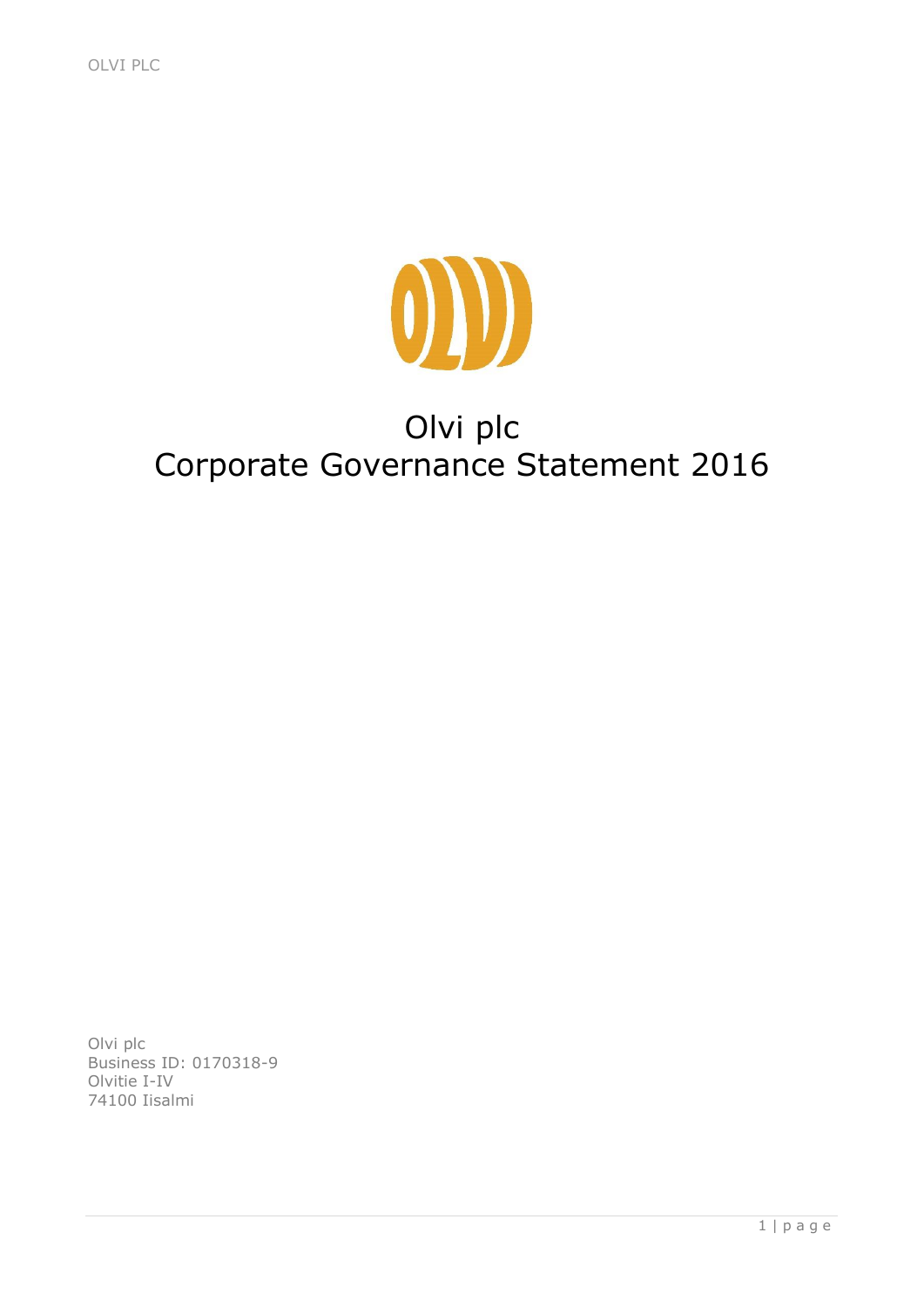## Table of Contents

| RECOMMENDATION 1 Notice of the General Meeting and Proposals for Resolutions4               |  |
|---------------------------------------------------------------------------------------------|--|
| RECOMMENDATION 2 Shareholders' Proposals for Issues to Be Addressed at the General          |  |
|                                                                                             |  |
|                                                                                             |  |
|                                                                                             |  |
|                                                                                             |  |
| RECOMMENDATION 5 and 6 Election and Term of Office of the Board of Directors                |  |
| RECOMMENDATION 7 Preparation of the Proposal for the Composition of the Board of Directors6 |  |
|                                                                                             |  |
|                                                                                             |  |
|                                                                                             |  |
|                                                                                             |  |
|                                                                                             |  |
|                                                                                             |  |
|                                                                                             |  |
| RECOMMENDATION 14, 15, 16, 17, 18 a and 18 b Establishment of Committees8                   |  |
|                                                                                             |  |
|                                                                                             |  |
|                                                                                             |  |
|                                                                                             |  |
|                                                                                             |  |
| RECOMMENDATIONS 22 to 24 Decision-making related to remuneration, the Board of Directors'   |  |
| remuneration and shareholdings, structure of the remuneration of management                 |  |
|                                                                                             |  |
|                                                                                             |  |
|                                                                                             |  |
|                                                                                             |  |
|                                                                                             |  |
|                                                                                             |  |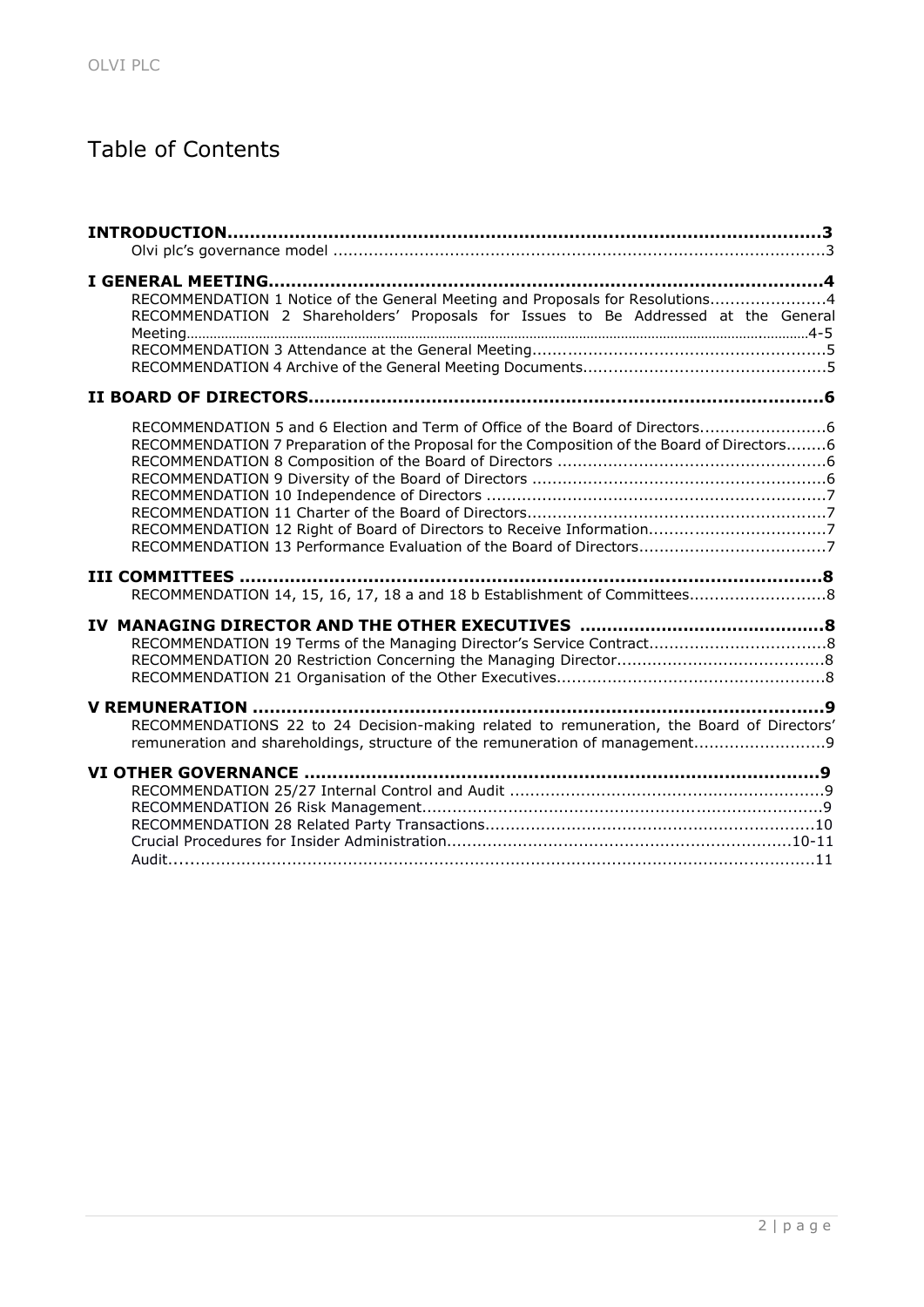## **INTRODUCTION**



## **Corporate Governance Statement 2016**

Olvi plc has a one-tier management structure. The statutory bodies consist of the **General Meeting, Board of Directors** and **Managing Director**. The company does not have a Supervisory Board.

The corporate governance model is efficient and flexible. It is based on the principle of majority rule, which promotes a strong ownership role and is balanced out by the principle of equal treatment, qualified majority requirements, and the rights given to minority shareholders, as well as a clear division between the responsibilities of the company's governing bodies.

The mutual relations, responsibilities, authorities, duties and operating methods of the sector managers and the personnel employed by the company have been constructed within the framework set by law to guide and direct the business and administration in a way that increases shareholder value.

Olvi plc (hereafter the company) adheres to responsible and open corporate governance of a high standard. Good corporate governance is based on a combination of laws and decrees issued on the basis of them, as well as self-regulation and other best practices. Open corporate governance supports the value creation of the company and its attractiveness as an investment object.

The company complies with the Corporate Governance Recommendation for Listed Companies issued by NASDAQ OMX Helsinki Ltd, Finland Chamber of Commerce and the Confederation of Finnish Industries as valid from time to time, explaining any departures. Olvi plc has complied with the recommendation since it entered into force in 2003.

Until the end of 2015, Olvi plc has operated in compliance with the Corporate Governance Code for Listed Companies published by the Securities Market Association that entered into force on 1 October 2010. In its reporting for 2016, the company complies with the new Corporate Governance Code approved by the Securities Market Association that entered into force on 1 January 2016.

Below, the company will explain the following departures: III Committees, Recommendations 14, 15, 16, 17, 18a and 18b / Establishment of Committees.

The company's Board of Directors has considered this statement, and it was prepared as a statement separate from the Board of Directors' report. The statement is not updated during the accounting period, but up-to-date information on the subject areas included in it is presented on the company's Web site at www.olvi.fi.

The Corporate Governance Code is publicly available on the Web site of the Securities Market Association > [Finnish Corporate Governance Code 2015](http://cgfinland.fi/files/2012/01/hallinnointikoodi-2015eng.pdf)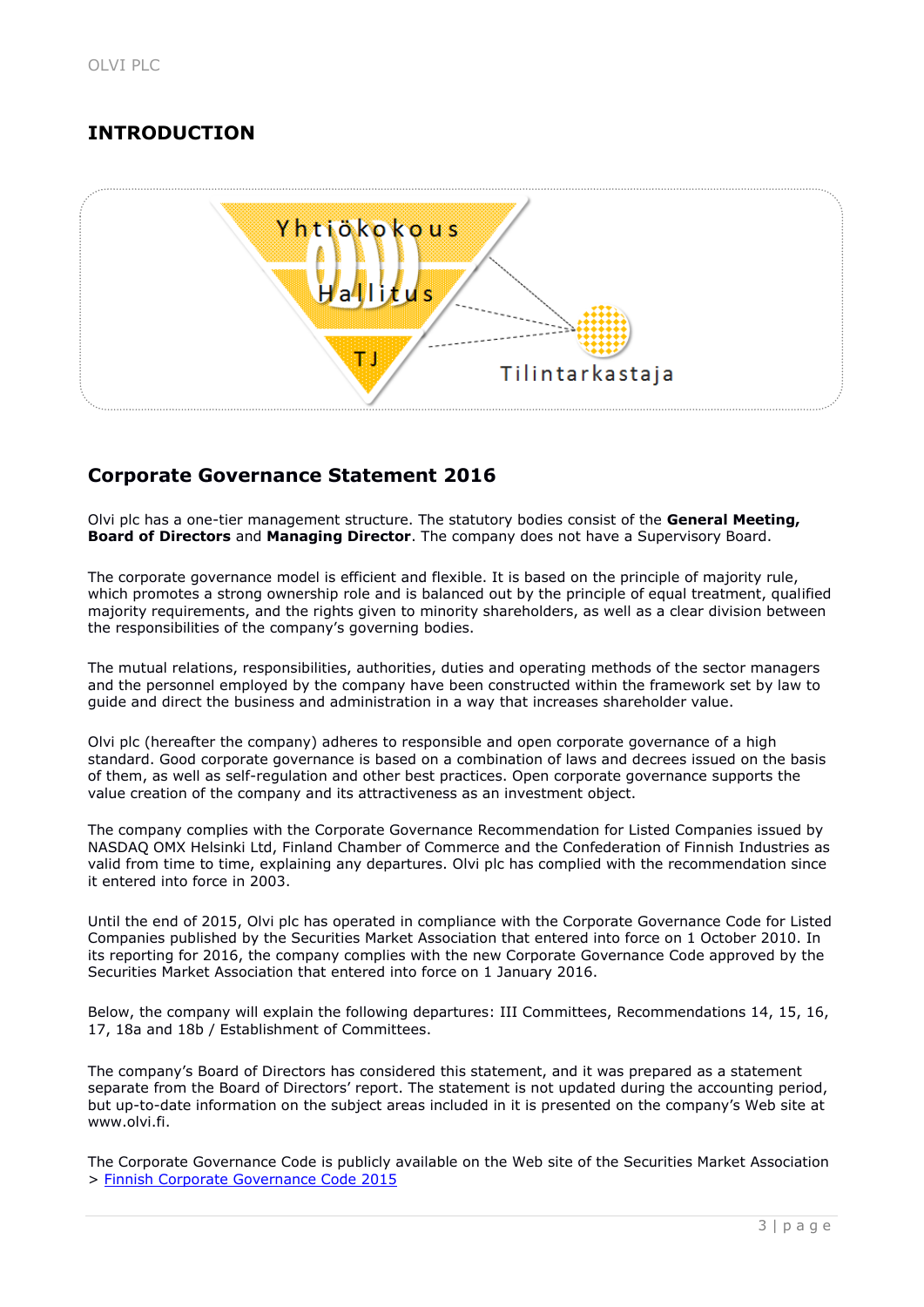## **I GENERAL MEETING**

## *RECOMMENDATION 1*

*Notice of the General Meeting and Proposals for Resolutions*

Highest decision-making power in Olvi plc is exercised by the General Meeting of Shareholders. Shareholders exercise their decision-making power at the General Meeting, where they have the right to speak, ask questions, and vote.

According to the Limited Liability Companies Act and Olvi plc's Articles of Association, the duties of the General Meeting include:

- to decide on amendments to the Articles of Association and share capital as well as on convertible debt securities and option loans or options,
- to confirm the income statement and balance sheet,
- to decide on profit distribution,
- to decide upon the granting of discharge from liability to the Board members and the Managing Director,
- to decide on the number of Board members and auditors,
- to elect the Board members and the auditors,
- to decide on the fees and the grounds of compensation of travel costs of the Board members and the auditors.

The Annual General Meeting shall be held annually on the date determined by the Board before the end of June. The AGM can be held in Iisalmi, Helsinki, Espoo or Vantaa, as decided by the Board.

The notice to convene the Annual General Meeting shall be published as a stock exchange release and, should the Board of Directors so decide, published in one widely circulated newspaper of the Board of Directors' choice and on the company's Web site no earlier than three (3) months and no later than three (3) weeks before the General Meeting, in any case no later than nine (9) days before the record date for the General Meeting referred to in Chapter 4, Section 2(2) of the Limited Liability Companies Act.

In order to attend the General Meeting, shareholders must register themselves with the company no later than on the date specified in the notice to convene the meeting, which may be no earlier than ten (10) days before the meeting. Furthermore, the provisions of the Limited Liability Companies Act pertaining to the right to attend a General Meeting of a company belonging to the book-entry system shall be observed.

The Board decides upon the method of delivery of other notifications to the shareholders individually in each case.

The notice of General Meeting shall include:

- a proposal for the agenda,
- the essential contents of the Board of Director's proposals for resolution and, if the matter at hand involves other documents, a notice of the time and place where they are available for inspection,
- a mention of the fact that a shareholder has a right to obtain copies of these documents on request,
- the member candidates who have been notified to the Board,
- proposal concerning the composition of the board of Directors,
- the specific procedure, if any, according to which the directors are to be appointed pursuant to Section 9 of Chapter 6 of the Limited Liability Companies Act,
- proposal concerning the remuneration of the members of the Board,
- proposal concerning the election of auditors.

Any proposals submitted by shareholders concerning the composition and remuneration of the Board of Directors and the election of auditors shall be included in the notice of the General Meeting provided that the shareholders who submitted the proposal:

- represent no less than 10% of the votes conferred by the company's shares;
- the candidates have consented to the appointment; and
- the proposal was submitted to the company in such a manner that it can be included in the meeting notice.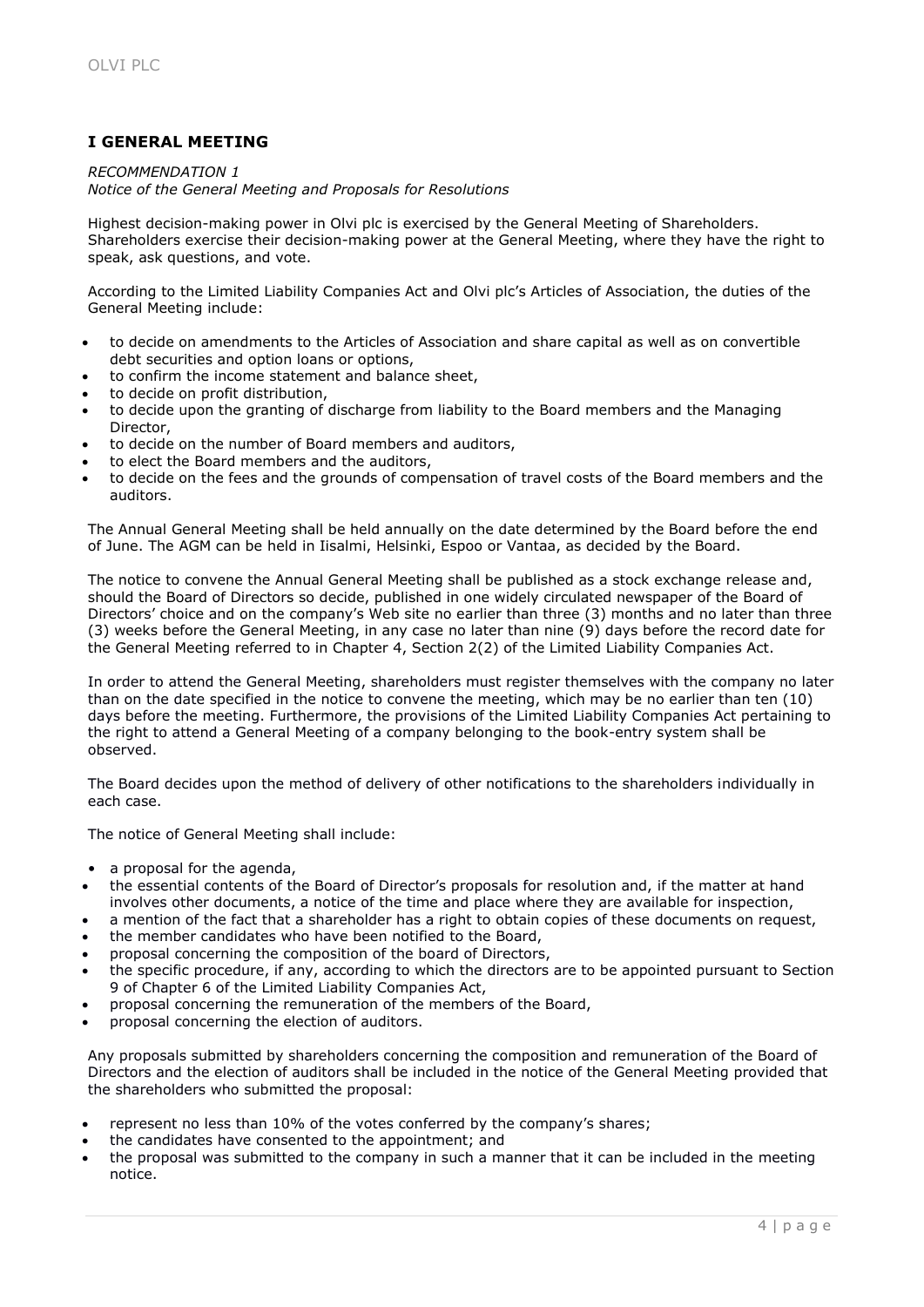## *Olvi plc's Annual General Meeting 2016*

The Annual General Meeting was held on 14 April 2016 in Iisalmi. There were 146 shareholders present, representing a total of 73,954,628 votes. This consisted of 3,533,440 Series K shares (20 votes per share) and 3,285,828 Series A shares (one vote per share).

Four of the six members of the Board of Directors attended the meeting. Furthermore, the Managing Director, Chief Financial Officer and auditor were present. All decisions made at the General Meeting can be found in the bulletin released on 14 April 2016. The documents of the General Meeting are available on the [AGM 2016](http://www.olvi.fi/web/en/378) page.

## *RECOMMENDATION 2*

## *Shareholders' Proposals for Issues to Be Addressed at the General Meeting*

A shareholder has the right to have a matter falling within the competence of the General Meeting under the Limited Liability Companies Act dealt with by the General Meeting. The company will publish its financial reporting schedule for the upcoming year before the closing of the accounting period. The schedule will include the date on which any shareholder's demands to have a matter dealt with by the Annual General Meeting shall be submitted to Olvi plc's Board of Directors at the latest. Under the Limited Liability Companies Act, the date may not be earlier than four weeks prior to the issuance of the notice of the General Meeting.

It is the duty of a shareholder to ensure that any matters demanded to be addressed at the General Meeting are in compliance with the Limited Liability Companies Act and that they are sufficiently detailed in order for them to be included in the notice of the General Meeting and be addressed at the General Meeting. The shareholder who made the demand also has the duty to ensure that a proposal for a resolution on the basis of which the matter can be resolved, is submitted to the General Meeting.

Any similar proposals submitted by shareholders representing no less than 10% of the company's shares after the publication of the notice of the General Meeting, must be published separately.

Before the General Meeting, Olvi plc will publish the following in the [Investors/AGM](http://www.olvi.fi/web/en/94) section of its Web site:

- notice to convene the Annual General Meeting,
- documents to be presented to the meeting,
- proposals for resolution for the meeting,
- the date by which a shareholder shall notify the company's Board of Directors of a demand to have a matter dealt with by the Annual General Meeting, and
- a postal and/or email address to which demands to have a matter included on the agenda of the AGM shall be submitted,
- biographical details of the candidates for the Board,
- instructions for shareholders, and
- a link to online registration.

## *RECOMMENDATION 3 Attendance at the General Meeting*

The Managing Director, the members of the company's Board of Directors and the auditor will attend Olvi plc's General Meetings. When a new member is to be elected to the Board of Directors, the company pays particular attention to the requirement that the candidate shall attend the General Meeting deciding on the election. This makes it possible to introduce him or her to the shareholders.

The presence of the auditor at the Annual General meetings allows the shareholders to ask the auditor for more detailed information on matters that may have an impact on the evaluation of the financial statements or other issues on the agenda of the meeting.

If one or more persons fail to attend the General Meeting pursuant to the recommendation, the company shall notify the General Meeting of the absence.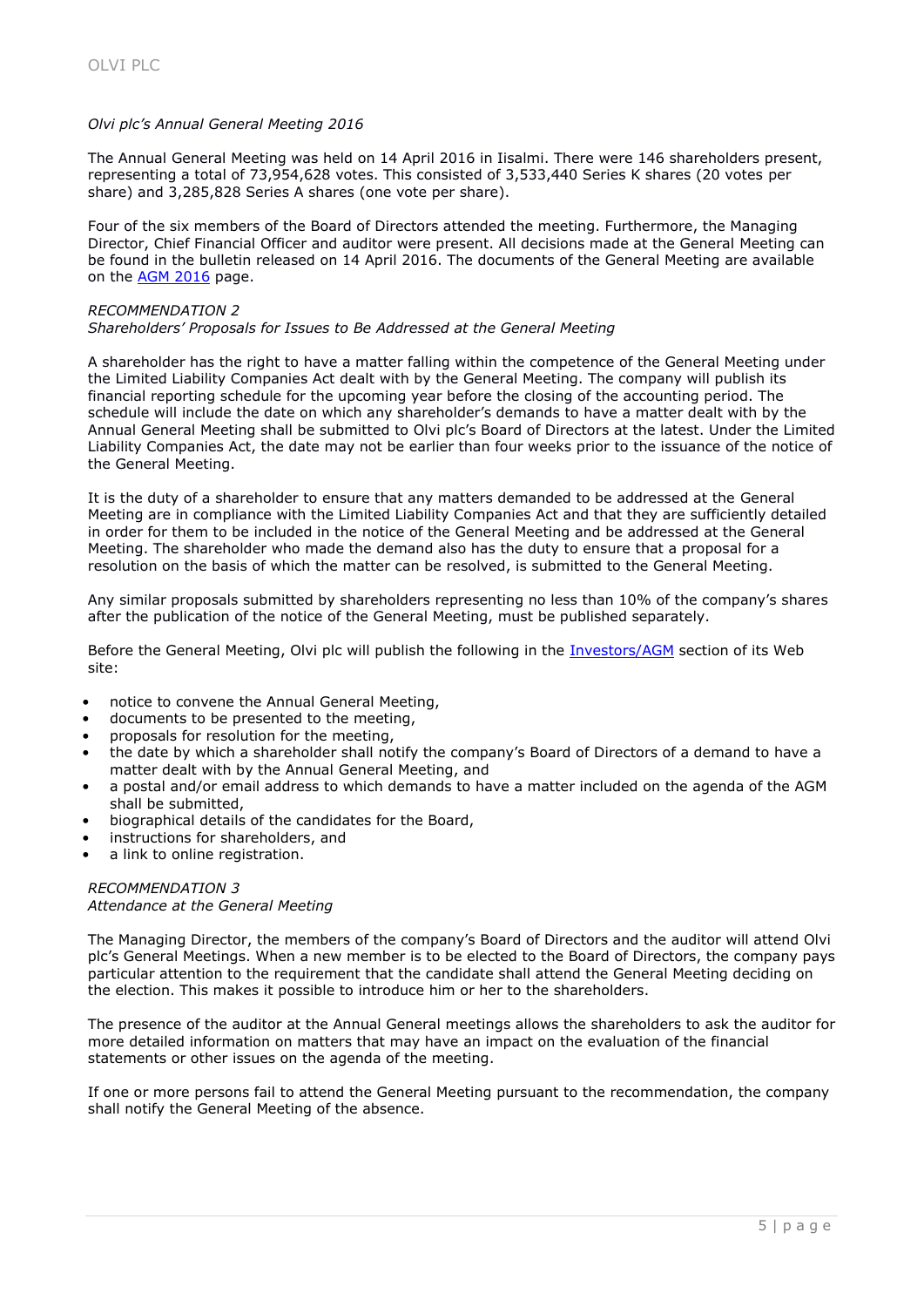## *RECOMMENDATION 4 Archive of the General Meeting Documents*

Within two weeks of the meeting, Olvi plc will publish on its Web site the minutes of the General Meeting including the voting results, as well as those attachments to the minutes that constitute part of a decision made at the meeting. The documents will be kept available for viewing for a minimum of five (5) years after the General Meeting. Shareholders have the opportunity to study the General Meeting materials from previous years.

The minutes of Annual General Meetings shall be archived at the company's head office as long as the company exists.

## **II BOARD OF DIRECTORS**

*RECOMMENDATIONS 5 AND 6 Election and Term of Office of the Board of Directors*

According to the Articles of Association of Olvi plc, the Annual General Meeting shall elect the Board of Directors. Election takes place annually for a period extending to the next Annual General Meeting of the company.

## *RECOMMENDATION 7*

*Preparation of the Proposal for the Composition of the Board of Directors* 

The election of the Board of Directors is one of the most important decisions taken in the General Meeting. The company shall receive a proposal for the composition of the Board of Directors from major shareholders. On its Web site, the company has announced the date by which a shareholder shall notify the company's Board of Directors of any proposals to be dealt with by the Annual General Meeting.

#### *RECOMMENDATION 8 Composition of the Board of Directors*

The Board of Directors includes at least four (4) and at most six (6) members elected by the General Meeting of Shareholders. Their term of office lasts until the closing of the General Meeting following their election.

From the Annual General Meeting of 16 April 2015 until the Annual General Meeting of 14 April 2016, the Board of Directors comprised six (6) members: Hortling Heikki, Lager Esa, Hortling Nora, Autere Jaakko, Markula Elisa and Sirviö Heikki. The Board of Directors had elected Heikki Hortling as Chairman from amongst themselves. He served as Chairman of the Board until his death on 10 April 2016. After Mr. Hortling passed away, the Board of Directors reorganised on 11 April 2016 and elected from amongst themselves Esa Lager as Chairman and Nora Hortling as Vice Chair.

The Annual General Meeting of 14 April 2016 elected Jaakko Autere, Nora Hortling, Esa Lager, Elisa Markula and Heikki Sirviö to the Board of Directors. The Board of Directors organised on 14 April 2016 and elected from amongst themselves Esa Lager as Chairman and Nora Hortling as Vice Chair.

Kati Kokkonen, Chief Financial Officer of Olvi plc, has served as the secretary of the Board.

## *RECOMMENDATION 9 Diversity of the Board of Directors*

When preparing the composition of the Board of Directors, the requirements imposed by the company's operations and the company's current stage of development shall be taken into account. Diversity of the knowhow, experience and opinions of the members of the Board promotes the ability to have an openminded approach to innovative ideas and also the ability to support and challenge the company's executive management.

The members of Olvi plc's Board of Directors shall represent diversified knowledge and skills, including industry knowledge, and possess a variety of professional backgrounds in a way that allows work and international experience, different ages and genders to support and supplement each other for the good of the company's business and to increase shareholder value.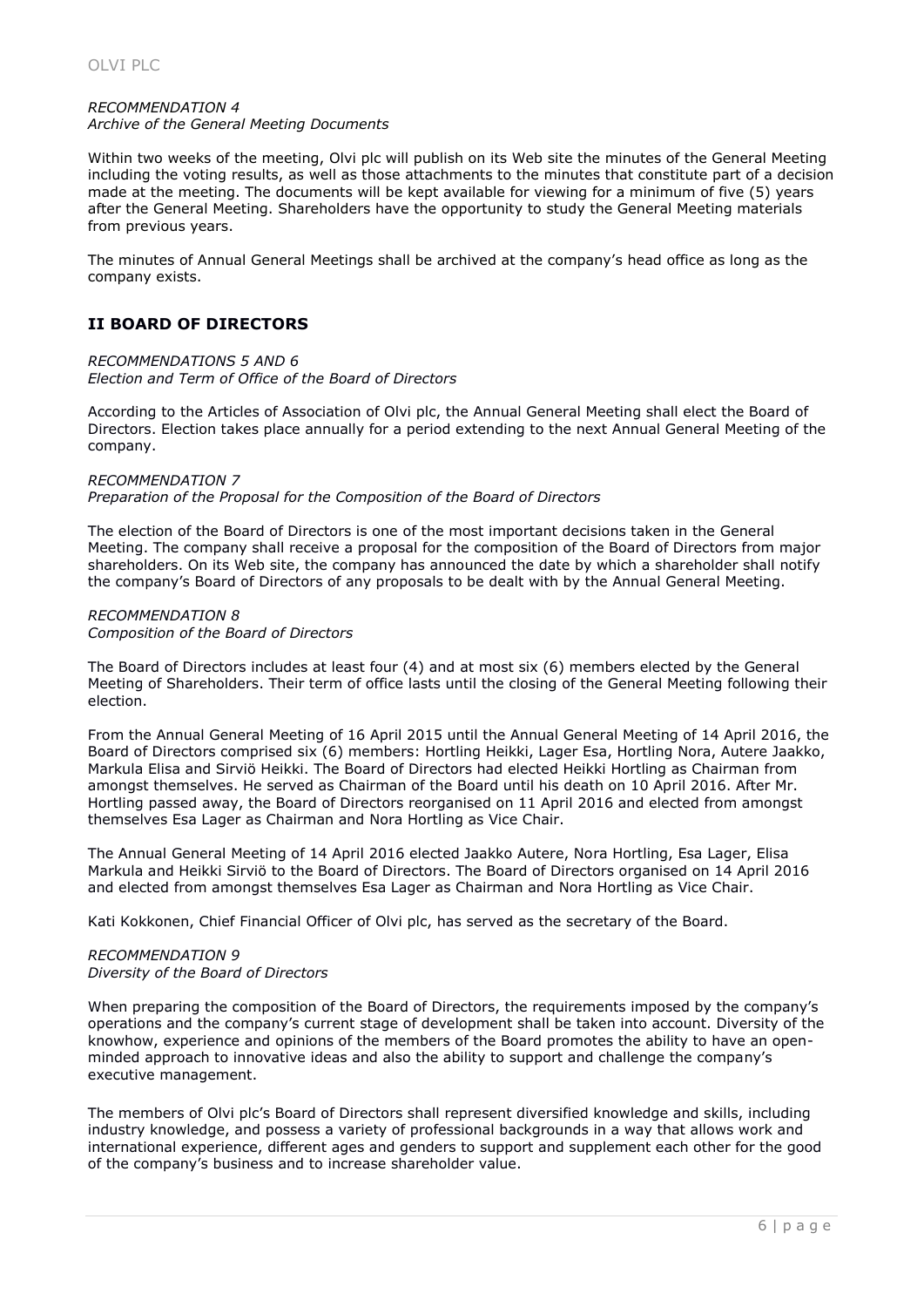In addition to the competence required for the position, anyone to be elected a Board member shall have the possibility to devote a sufficient amount of time to attending to the duties.

A legal person, a minor, anyone under guardianship or with restricted legal competency, bankrupt or banned from doing business cannot be elected a Board member.

The [Board members'](http://www.olvi.fi/web/en/150) work experience and key memberships in other companies are presented on the company's Web site.

#### *RECOMMENDATION 10 Independence of Directors*

The Board of Directors annually assesses the independence of its members and reports which Board members it determines to be independent of the company and its significant shareholders. The majority of the members of the Board shall be independent of the company, and at least two members who are independent of the company shall also be independent of the significant shareholders of the company.

## *Independence of Board members in 2016*

Among the Board members, Esa Lager, Jaakko Autere, Elisa Markula, Nora Hortling and Heikki Sirviö have been independent of the company. Among the Board members, Esa Lager, Jaakko Autere, Nora Hortling and Elisa Markula have also been independent of significant shareholders.

#### *RECOMMENDATION 11 Charter of the Board of Directors*

The Board of Directors has confirmed rules of procedure that determine, among other things, the duties of the Board, the decision-making procedure and meeting practices. [The rules of procedure of Olv](http://www.olvi.fi/c/document_library/get_file?folderId=15184&name=DLFE-16505.pdf)i plc's [Board of Directors](http://www.olvi.fi/c/document_library/get_file?folderId=15184&name=DLFE-16505.pdf) have been published on the company's Web site.

## *RECOMMENDATION 12 Right of Board of Directors to Receive Information*

Primary responsibility for the preparation and presentation of matters to be discussed by the Board lies with the Managing Director of Olvi plc. The Managing Director is also responsible for ensuring that the Board of Directors receives sufficient information for assessing the operations and financial position of the company and its subsidiaries, as well as any other matters to be discussed.

The company will ensure that its members receive information by regularly reporting on the Group's business, operating environment, markets and financial position, as well as any substantial procurement or other contracts.

The company will individually introduce any new Board members to the company's operations. The need for introduction is assessed individually for each member, and personal wishes are listened to.

## *RECOMMENDATION 13*

*Performance Evaluation of the Board of Directors*

The Board of Directors carries out annual self-evaluation of its operations and working methods. In addition to the realisation of targets set for the Board of Directors' operations, the results of the evaluation reveal objects of development in Board work.

The members of the Board shall analyse the Board's role from viewpoints such as Group management and the fulfilment of the supervisory role. Through the evaluation, the company gets feedback on the success and further development of reporting by executive management and the presenter's role of the Managing Director.

The members shall also evaluate the work of the Chairman of the Board, as well as their own performance and the added value they have brought to the company. The evaluation of one's own work and the achievement of targets is used across the entire company and is also realised in the Board of Directors.

If necessary, and/or if the Board so decides, an external evaluator can also be used.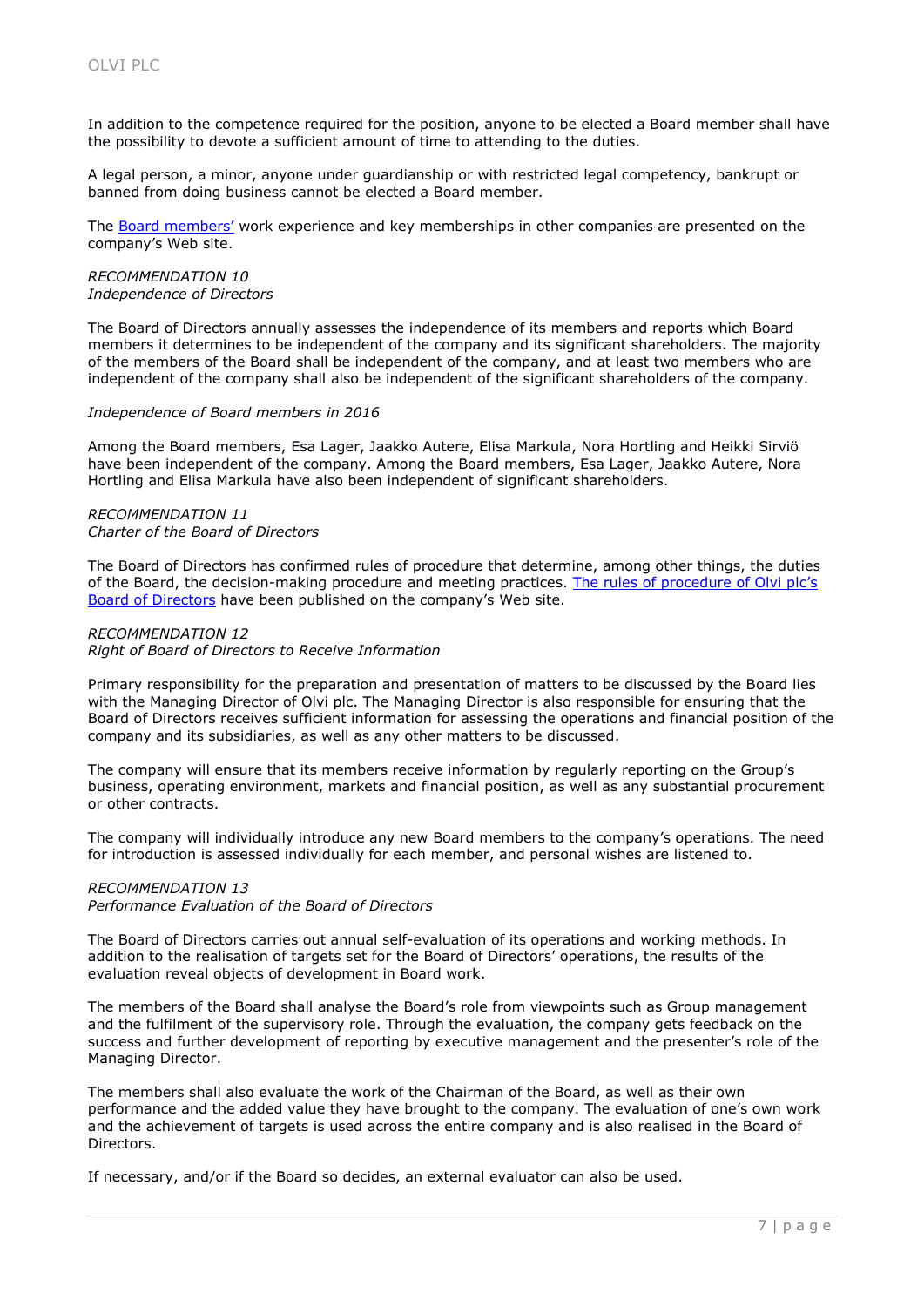## **III COMMITTEES**

The company has departed from Recommendations 14, 15, 16, 17, 18a and 18b / Establishment of Committees.

The company's Board of Directors has not established committees for the preparation of matters. In its rules of procedure, the Board has laid out that no committees will be established if the extent of the company's business does not require them. In that case the Board of Directors shall attend to the duties belonging to the committees. According to the Board's estimate, the number of Board members (5) and the extent of the company's business do not presently require division of the Board's work.

If called for by the situation, Olvi plc's Board of Directors may decide to establish an Audit Committee, Remuneration Committee and/or Nomination committee and to elect the committee members from among the Board members annually after the Annual General Meeting.

## **IV MANAGING DIRECTOR AND THE OTHER EXECUTIVES**

Lasse Aho (b. 1958), Master of Social Sciences, has been the company's Managing Director since 2004. The duties, education and work experience of the Managing Director are described in the [Managing](http://www.olvi.fi/web/en/96)  [Director](http://www.olvi.fi/web/en/96) section of the company's Web site.

## *RECOMMENDATION 19*

*Terms of the Managing Director's Service Contract*

The terms of the Managing Director's service contract are defined in the written director's contract approved by the Board of Directors. The contract also specifies the financial benefits of the service, including the Managing Director's severance package and any other compensation.

The financial benefits according to the director's contract are described in the company's published [Remuneration Report.](http://www.olvi.fi/web/en/99)

#### *RECOMMENDATION 20 Restriction Concerning the Managing Director*

Olvi plc's Managing Director is not a member of the Board of Directors. The Managing Director acts as the presenting official at Board meetings.

The roles and responsibilities of the Chairman of the Board and the Managing Director are clearly divided in the rules of procedure of the Board of Directors.

#### *RECOMMENDATION 21 Organisation of the Other Executives*

[Olvi plc's Management Group](http://www.olvi.fi/web/en/151) assists the Managing Director in operational tasks. During 2016 the Management Group included Ilkka Auvola, sales director; Olli Heikkilä, marketing director; Pia Hortling, product development and purchasing director; Kati Kokkonen, CFO; Lauri Multanen, production director; and Marjatta Rissanen, customer service and administrative director.

Olvi plc's Management Group convenes monthly in an executive management group meeting and quarterly in a strategic management group meeting. In the executive management group meeting, the Management Group guides the operation of the different functions and supervises the achievement of targets set. It responds to substantial deviations from results and targets, as well as changes in the operating environment. Furthermore, it ensures the operating preconditions for functional processes and the organisation, as well as sufficient flow of information and co-operation.

The education and work experience of the Management Group members are described on the company's Web site. Wages, emoluments and financial benefits paid to the Management Group are described in the *Remuneration Report.*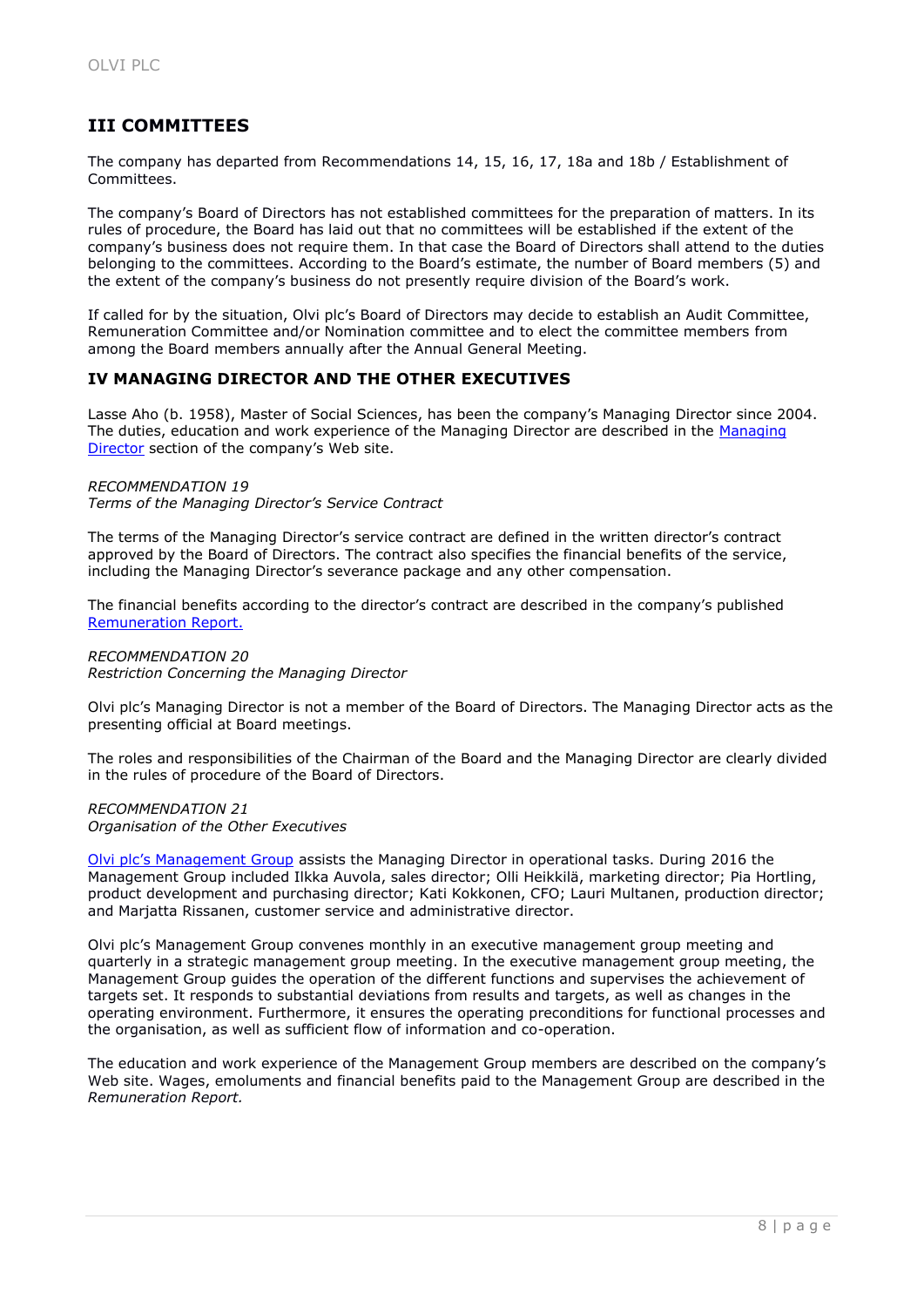## **V REMUNERATION**

## *RECOMMENDATIONS 22 to 24*

Decision-making related to remuneration, the Board of Directors' remuneration and shareholdings, as well as the structure of the remuneration of management are described in the separate, annually published [Remuneration Report.](http://www.olvi.fi/web/en/99)

## **VI OTHER GOVERNANCE**

*RECOMMENDATIONS 25/27 Internal Control and Audit*

Internal control is a material part of Olvi plc's administration and management systems. It covers all functions and organisational levels of Olvi Group. The requirements of internal control are taken into account when preparing the external audit plan. The purpose of control is to provide sufficient assurance that the company can implement its strategy. In view of the nature and scope of the business operations, the company has not considered it appropriate to provide for a special internal audit organisation, but its duties are included in the duties of the business operations organisation in all Group units.

#### *RECOMMENDATION 26 Risk Management*

## *Overview of risk management*

Risk management is a part of Olvi Group's everyday management and operations. The objective of risk management is to ensure the realisation of the company's strategy and secure its financial development and the continuity of business.

The task of risk management is to operate proactively and create operating conditions in which business risks are managed comprehensively and systematically in all of the Group companies and all levels of the organisation.

The Board of Directors is responsible for the risk management of the company and its Group and the internal control of business operations. The Board of Directors deals with and authorises the company's strategy, in connection with which the risks related to business operations and other operating environment are also annually surveyed.

The Group's risk management and anticipation of market changes form an important part of the management's everyday operations to secure the continuity of business operations.

*Main characteristics of the risk management process and its connection with internal control*

Risk management contributes to the achievement of set targets, making efforts to avoid unwanted operational and financial surprises. Furthermore, risk management aims to identify and utilise any business opportunities that may arise.

The Group's operational risks include risks related to production plants and production, personnel risks and data security risks.

The Group aims to minimise production risks through clearly documented processes, automation, quality management systems and clear procedures for decision-making and supervision. Insurance policies have been taken out to prepare for property damage and business interruptions. Insurance coverage is reviewed regularly.

The realisation of personnel risks is prevented by a backup person system, job rotation and maintaining a good working atmosphere.

The management and supervision of data security risks is centralised with the Group's information management. Olvi Group's information management is reviewed by the data security experts of the auditing firm.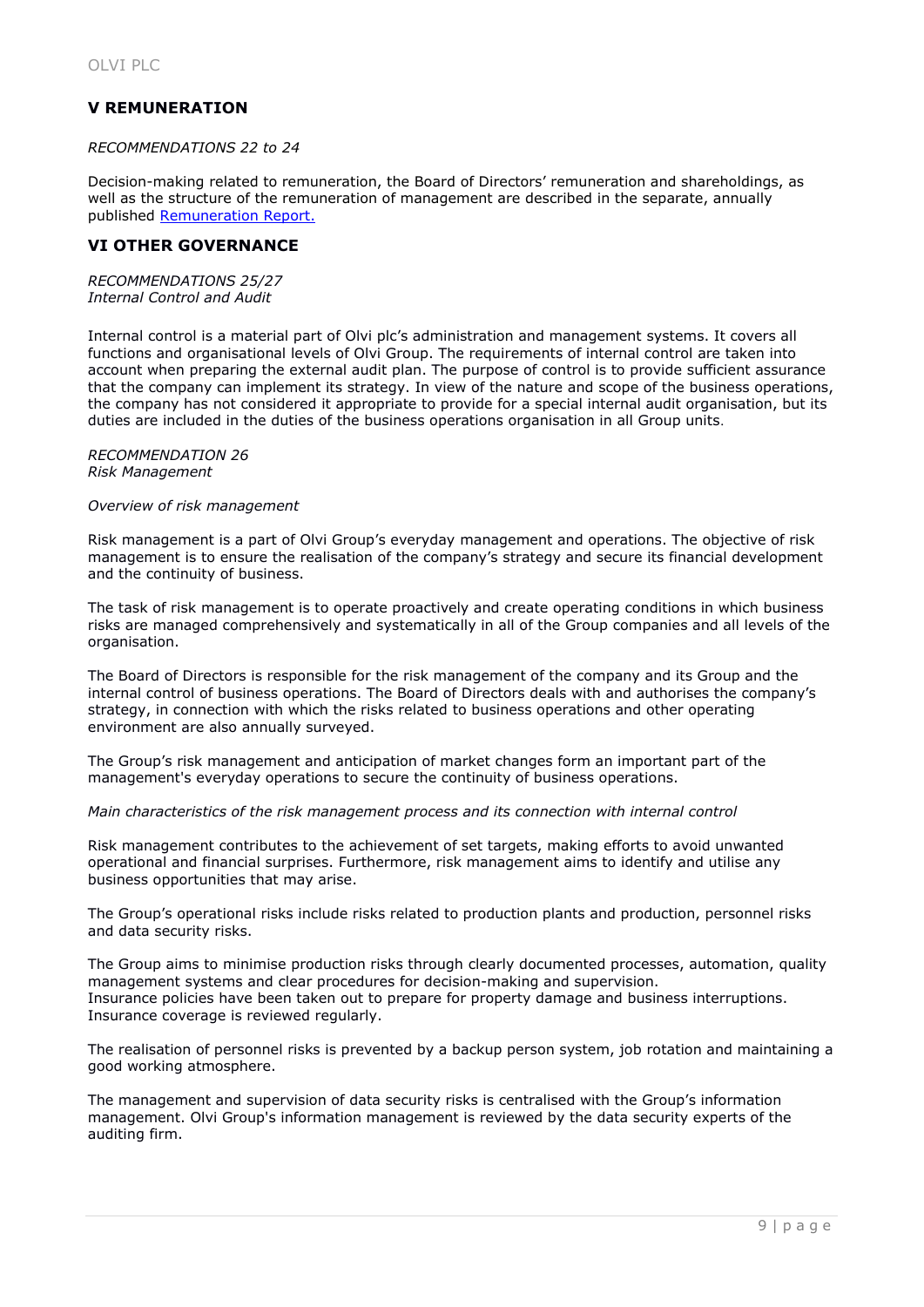The most significant identified risk areas are also taken into account in the action plans of internal control. This ensures that risk areas are monitored systematically and that the response to any situation requiring a remedy is quick.

Risk management related to financial reporting includes, for example, reports on realised results and other key figures and the preparation of forecasts. Olvi Group's financial development and risks are monitored on a monthly basis in the Board of Directors and Management Groups. In addition, the Group's Board of Directors deals with risks regularly in connection with the discussion of annual and interim reports.

#### *RECOMMENDATION 28 Related Party Transactions*

## *Related parties*

Olvi plc's related parties include the top management of Olvi plc: the members of the Board of Directors, the Board secretary, the Managing Director, the members of the Management Group and the Group's Development Director, as well as the spouses or common-law partners of the above and all other people belonging to their households. Furthermore, related parties are considered to include organisations in which the above persons, solely or jointly with their related parties, exercise control or have influential power.

## *Register of related parties*

Since the beginning of 2016, Olvi plc has maintained a register of the persons discharging managerial responsibilities referred to in the Market Abuse Regulation, persons closely associated with them, and their transactions. The information entered in the register is collected annually from the persons themselves. The register is not public, and the information contained in it will not be disclosed to third parties except for authorities entitled to such disclosure and the auditor. [> Description of file concerning](http://www.olvi.fi/c/document_library/get_file?folderId=574083&name=DLFE-15729.pdf)  [transactions by management and related parties.](http://www.olvi.fi/c/document_library/get_file?folderId=574083&name=DLFE-15729.pdf)

The purpose of the register is to ensure compliance with and supervision of legal provisions concerning transactions carried out by managerial employees and their related parties in accordance with Article 19 of the Market Abuse Regulation (EU 596/2014).

## *Notification of related party transactions*

Olvi plc's managerial employees and their related parties have observed the guidelines in the Market Abuse Regulation ((EU) No 596/2014, "MAR") with regard to notifications of their transactions since 3 July 2016. Olvi plc has provided its managerial employees with written information on the obligations arising from Article 19 of the MAR and issued guidelines on the procedure concerning notifications of transactions.

#### *Managers' transactions*

After the closing of the insider register, Olvi plc's obligation to disclose transactions conducted by the company's managerial employees and their related parties changed as of 3 July 2016. The company publishes disclosures of transactions conducted by management and related parties at www.olvi.fi/Stock Exchange Releases.

## **INSIDER ADMINISTRATION**

Olvi plc complies with the insider guidelines of Nasdaq Helsinki Ltd valid at each time. Furthermore, the Board of Directors of Olvi plc has confirmed the company's own insider guidelines that supplement those issued by Nasdaq Helsinki Ltd [\(Guidelines for Insiders\)](http://business.nasdaq.com/Docs/Nasdaq-Helsinki-Guidelines-for-Insiders_EN.pdf). The guidelines clarify and supplement the practices of the company and the insiders and serve as a practical tool for handling insider issues. Each insider is always personally responsible for ensuring that his or her actions comply with the regulations given in law, the Financial Supervision Authority's standard and the insider guidelines.

The Market Abuse Regulation ((EU) No 596/2014, "MAR") entered into force on 3 July 2016. As a consequence of the MAR, the company no longer has public insiders. The company maintains a permanent company-specific insider register of persons who receive inside information due to their tasks or position, as well as insider lists specific to projects and events, but these are not public.

Information on the holdings of persons who belonged to the public register of insiders in accordance with the Securities Markets Act on the date of its closing, 2 July 2016, is available on the company's Web site: [Insider Holdings Archive.](http://www.olvi.fi/web/en/76)